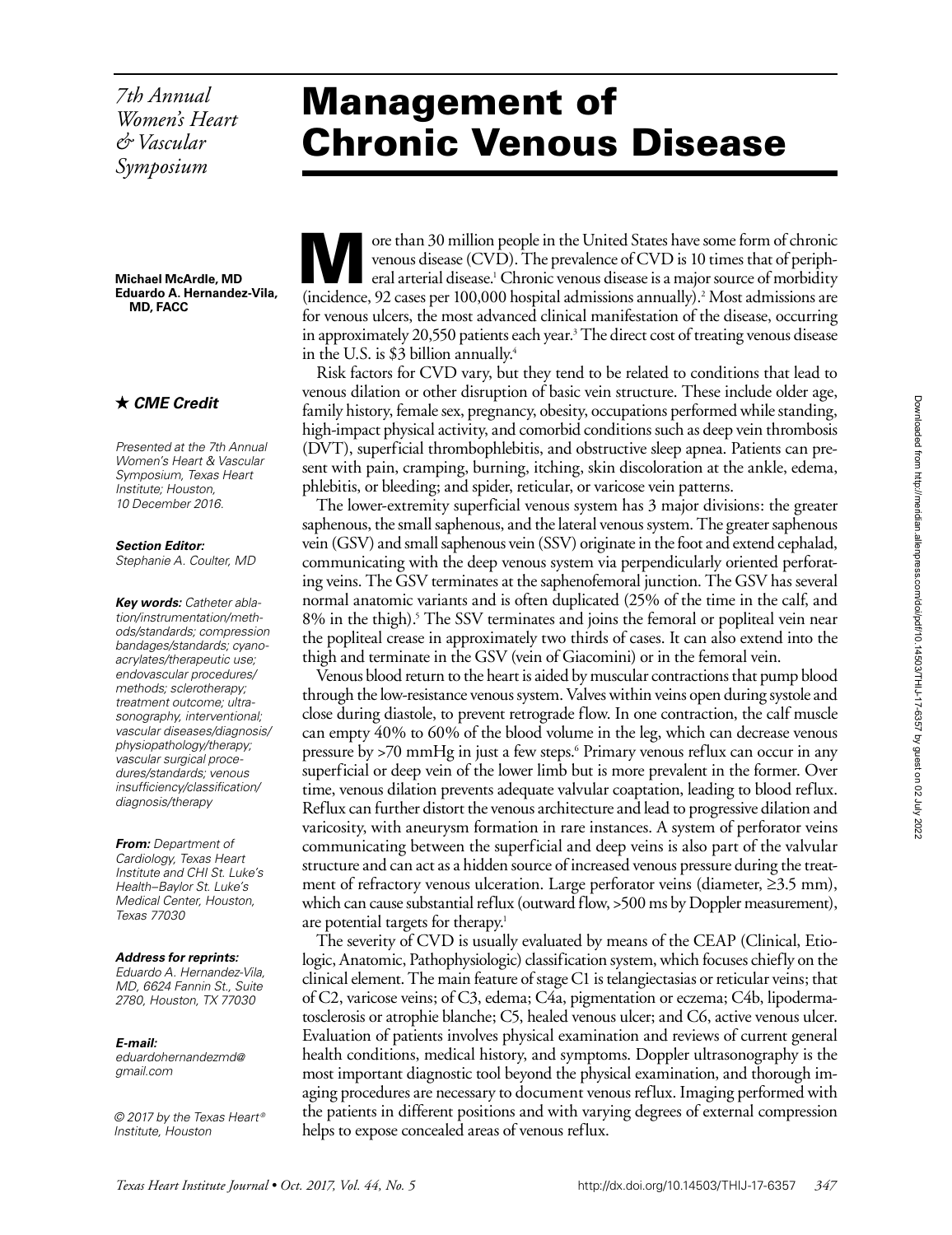The goal of CVD treatment is to decompress sources of increased venous pressure. Initial therapy with graduated compression stockings (GCS) is recommended for most patients. More aggressive initial treatment may be considered in patients who present with complications such as recurrent superficial vein thrombosis, bleeding varicose veins, or ulceration. Stockings can be of varying pressure; in our practice, we generally recommend class II GCS, consisting of external compression pressures of 20 to 30 mmHg. Decreased proximal compression promotes forward flow.

Advanced treatments include surgery. Vein-stripping usually involves surgical excision of the refluxing vein (frequently performed with patients under general anesthesia). Ultrasound-guided foam sclerotherapy involves cannulating the vein under ultrasound guidance and injecting a foaming agent or sclerosant (for example, sodium tetradecyl sulfate). This, upon contact with the vessel wall, leads to denudation of the endothelium, organized thrombosis, and occlusion with sclerosis. The sclerosant must contact the venous endothelium for technical success. Radiofrequency and laser ablation, endovascular techniques that use thermal energy to damage and contract the venous wall, have been used successfully to treat GSV reflux. In support of this are reports of the efficacy of the ClosureFast<sup>™</sup> Endovenous Radiofrequency Ablation Catheter (Medtronic, Inc.; Minneapolis, Minn). Duplex ultrasound detected occlusion rates of 100% at 1 week, 97% to 99.7% at 3 months, 95% to 98% at 1 year, and 85% to 93% at 3 years.7,8 Five-year follow-up investigation of clinical outcomes revealed a general shift from CEAP class C2 to class C1 after use of ablation, suggesting long-term clinical efficacy. Risks and complications of all these procedures include perforation, DVT, pulmonary embolism, phlebitis, hematoma, infection, skin burns, and nerve injury.

Rasmussen and colleagues<sup>9</sup> conducted a randomized clinical trial (involving 500 patients) to compare the treatment of GSV varicosities by means of the above methods. As evidenced by the reflux-free rate at one year, the clinical effectiveness of radiofrequency ablation (95.2%), laser ablation (94.2%), and stripping (95.2%) was superior to that of foam sclerotherapy (83.7%; *P* <0.001). The time until patients could resume work was significantly shorter after radiofrequency ablation and foam sclerotherapy (both 2.9 d) than after laser ablation and stripping (3.6 and 4.3 d, respectively; *P* <0.001).

Other techniques are available. One is VenaSeal™ (Medtronic), an alternative injection system that uses cyanoacrylate, the same product used to treat intracranial aneurysms, to solidify and close the treated vein.<sup>10</sup> Another is mechanochemical ablation with use of the ClariVein (Vascular Insights, LLC; Quincy, Mass), in which a rotating wire is used to cause cellular damage to the intimal layer of the vein and result in spasm while a sclerosant is injected to penetrate the vessel wall, resulting in obliteration.<sup>11</sup> Both techniques have produced results comparable to thermal ablation, without need of tumescent anesthesia and with low postoperative pain.

## **Nonthrombotic Iliac Vein Lesions**

Primary venous obstructions, often called nonthrombotic iliac vein lesions (NIVL), usually occur when the right common iliac artery compresses the left common iliac vein (May-Thurner syndrome). Focal stenosis can also occur at these anatomic "choke" points. Over time, repetitive pulsations of the intimately related artery cause traumatic injury, such as mural fibrosis, webs, and membranes, which limit venous flow. Although these obstructions might be present in up to 50% of the general population, symptoms occur in just 3% to 5% of cases, when additional insult, such as trauma, infection, or reflux, is added.<sup>12</sup>

Diagnostic evaluation begins with clinical findings. Patients may have acute DVT of the left leg or more indolent symptoms, such as chronic edema. Venography, Doppler ultrasonography, computed tomographic venography, magnetic resonance venography, and intravascular ultrasound (IVUS) are adjunctive tools for confirming the diagnosis. The diagnostic sensitivity of venography is notoriously low: in one case series, 34% of patients with CVD symptoms and stenosis on IVUS had no detectable vein occlusion upon venography.<sup>13</sup> Intravascular ultrasound improves diagnostic accuracy and spatial resolution and can be advantageous when treatment options are considered.

Unlike CVD, in which distal venous incompetence leads to increased pressure, NIVL is the result of proximal stenosis that causes venous incompetence. Treatment depends on relieving obstruction, typically by means of stenting. In addition to its diagnostic accuracy, IVUS can help to identify disease-free central and peripheral landing zones for stents, determine the lengths and diameters of diseased vessels, and clarify the degree of recoil and venous wall apposition after stenting. In a retrospective analysis of 302 NIVL patients who underwent IVUS-guided stenting, the primary patency rate was  $79\%$  at 6 years<sup>13</sup>; 303 post-thrombotic patients had lower patency rates (57% at 6 yr), probably because of space-occupying lesions or clots and disrupted venous architecture.<sup>13</sup> Of note, in NIVL patients with combined superficial and deep venous reflux who underwent stenting, 75% had "good or excellent" symptomatic relief, similar to 79% of patients who had no venous reflux.14 This suggests that proximal obstruction contributes to distal reflux in these patients.

### **Chronic Deep Vein Thrombosis**

Chronic DVT is associated with grave sequelae that affect patients physically and socioeconomically. The incidence of DVT in the U.S. is 350,000 to 600,000